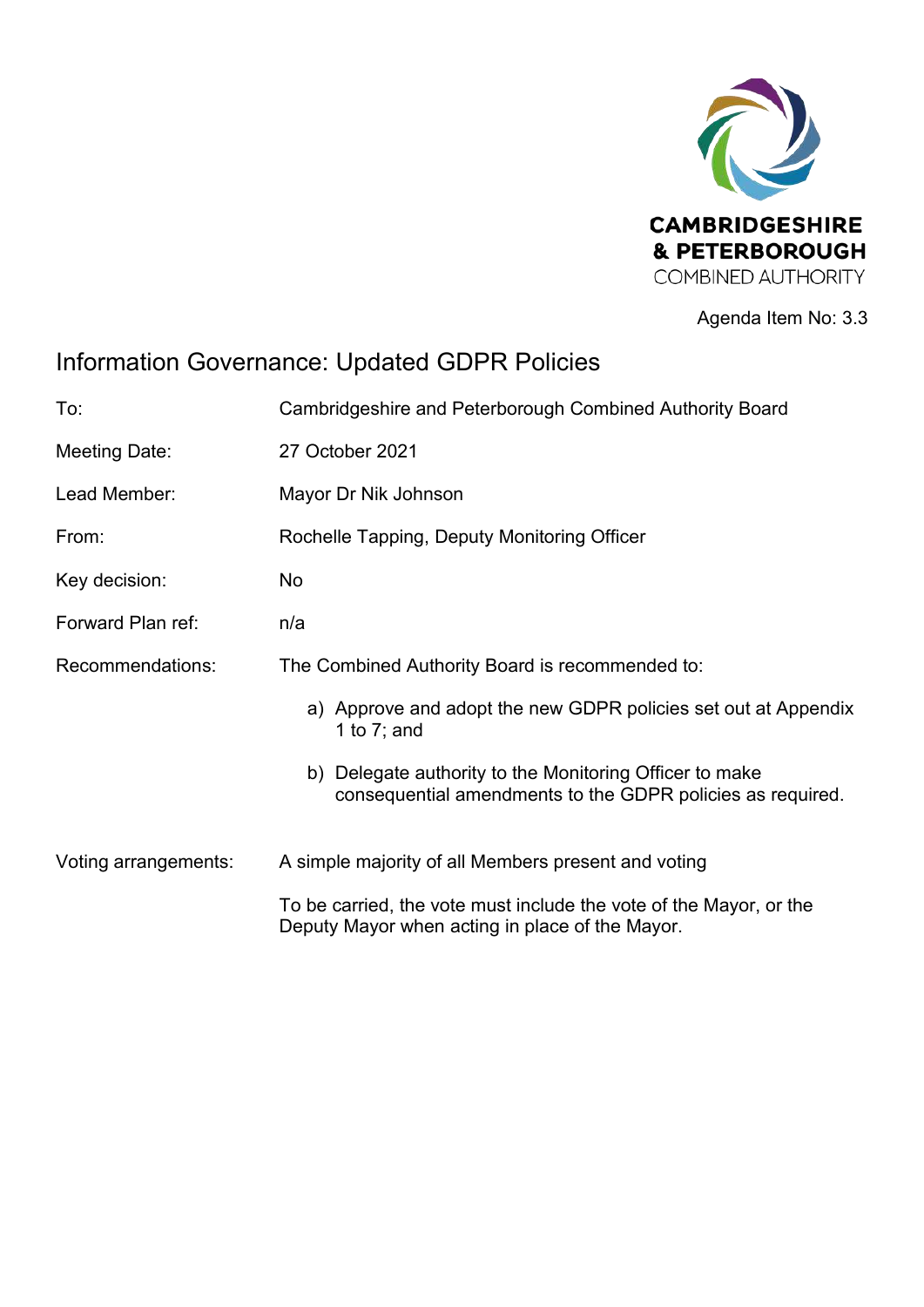### 1. Purpose

1.1 To seek approval from the Combined Authority Board of the new GDPR policies as per the recommendation by the Audit & Governance Committee on 24 September 2021.

### 2. Background

- 2.1 At a meeting on 16 December 2019 the Audit and Governance Committee reviewed the Combined Authority's current Data Protection Policy which was adopted by the Combined Authority Board at its meeting on 29 January 2020. The Data Protection Policy needs to be reviewed and updated from time to time.
- 2.2 In a report on Information Governance at the Combined Authority, prepared in October 2020 and put before the Audit and Governance Committee on the 5 March 2021, it was recommended that the Combined Authority:
	- Update their GDPR Policy.
	- Introduce Data Privacy Impact Assessments (DPIAs) for all new projects which involve the processing of personal information. DPIAs are a process to help identify and minimise the data protection risks of a project.
- 2.3 Under the Data Protection Act 2018 ("DPA 2018") and the UK General Data Protection Regulation ("UK GDPR") the Combined Authority must have appropriate GDPR policies in place which must be kept under review. Following the Information Governance report mentioned in 2.2 above, a review of the Combined Authority's data protection policies was carried out.
- 2.4 The Combined Authority has entered into a service level agreement with Peterborough City Council to enable the Combined Authority to use GDPR officers from Peterborough City Council to assist in strengthening data protection practices. Work has commenced to revise the data protection policies. Once approved, staff will be advised of the revised policies and will also receive appropriate training on implementation. The revised data protection policies which have been created are shown at appendices 1 to 7 and listed in the table below:

| <b>Policy name</b>                                         | <b>Summary of document</b>                                                                                             |
|------------------------------------------------------------|------------------------------------------------------------------------------------------------------------------------|
| Data Protection Policy<br>(Appendix 1)                     | This policy sets out the Combined Authority's<br>responsibilities for processing and handling<br>personal information. |
| <b>Retention Policy</b><br>(Appendix 2)                    | A policy on records management and retention<br>practices. How all records should be kept and<br>destroyed.            |
| Data Protection Impact Assessment Guidance<br>(Appendix 3) | Guidance on considering the impact of<br>protecting personal data when planning a<br>project                           |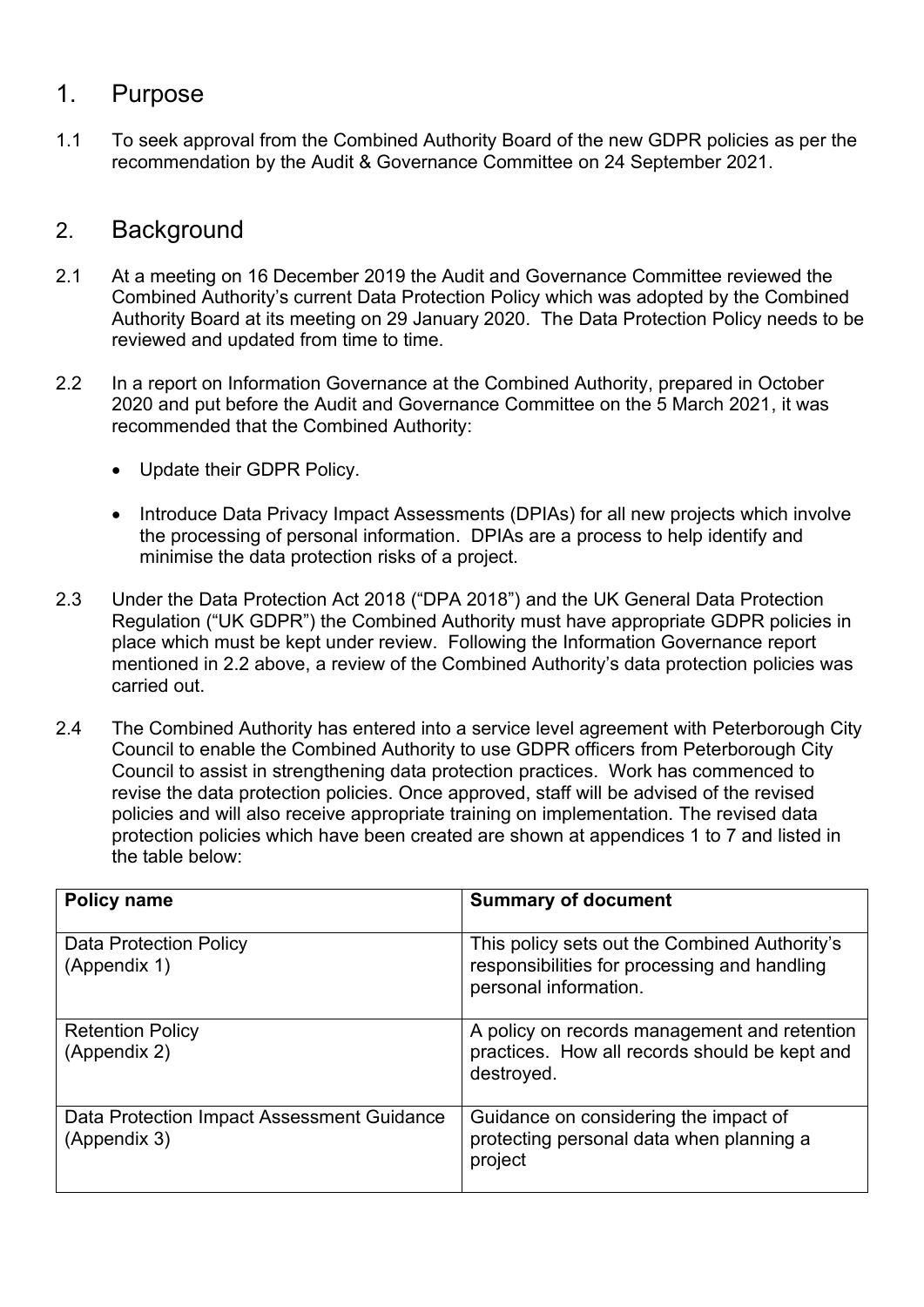| Data Protection Impact Assessment Checklist<br>(Appendix 4) | To be used by officers when starting a project<br>which may include personal information to<br>decide whether a Data Protection Impact<br>Assessment is required |
|-------------------------------------------------------------|------------------------------------------------------------------------------------------------------------------------------------------------------------------|
| Data Protection Impact Assessment<br>(Appendix 5)           | A new form which needs to be completed prior<br>to the start of any new project to determine any<br>risks associated with the use of personal data               |
| Data Incident Reporting Policy                              | A policy on what do if a breach occurs and                                                                                                                       |
| (Appendix 6)                                                | how to report a breach                                                                                                                                           |
| Data Incident Reporting Form                                | A form to be completed when a data breach                                                                                                                        |
| (Appendix 7)                                                | has occurred.                                                                                                                                                    |

- . 2.5 The Audit and Governance Committee reviewed these policies at its meeting on 24 September 2021 and recommended the policies to the CA Board for approval. A delegation is also sought for consequential amendments.
- 2.6 Following the recommendation from the Audit and Governance Committee, additions were made to the policies as listed below:
	- Appendix 1 Data Protection Policy page 15 Now notes that *'Risks relating to data protection will be recorded on the corporate risk register, as applicable, so that discussions around management of those risks can take place'.*
	- Appendix 2 Retention Policy page 7- Now notes that '*The Information Risk Group will be responsible for delivering training to staff on this policy and will ensure that processes for monitoring compliance are implemented. The Audit and Governance Committee will receive 6 monthly reports on Information Governance, which will include details of compliance with this policy.'*
	- Appendix 3 Data Impact Assessment Guidance page 9- Now notes that *'The Audit and Governance Committee receives 6 monthly reports on Information Governance. The report includes details of completed DPIA's.'*
	- Appendix 6 Data Incident Reporting Policy page 9- Now notes that '*The Audit and Governance Committee receives 6 monthly reports on Information Governance. The report includes* details of incidents, as applicable'.

#### GDPR Training

2.7 All officers within the Combined Authority have been asked to undertake mandatory online Data Protection training run by Cylix Limited. This is to ensure that staff are aware of their responsibilities. Currently 79% of all officers have completed this learning.

# Significant Implications

- 3. Financial Implications
- 3.1 None